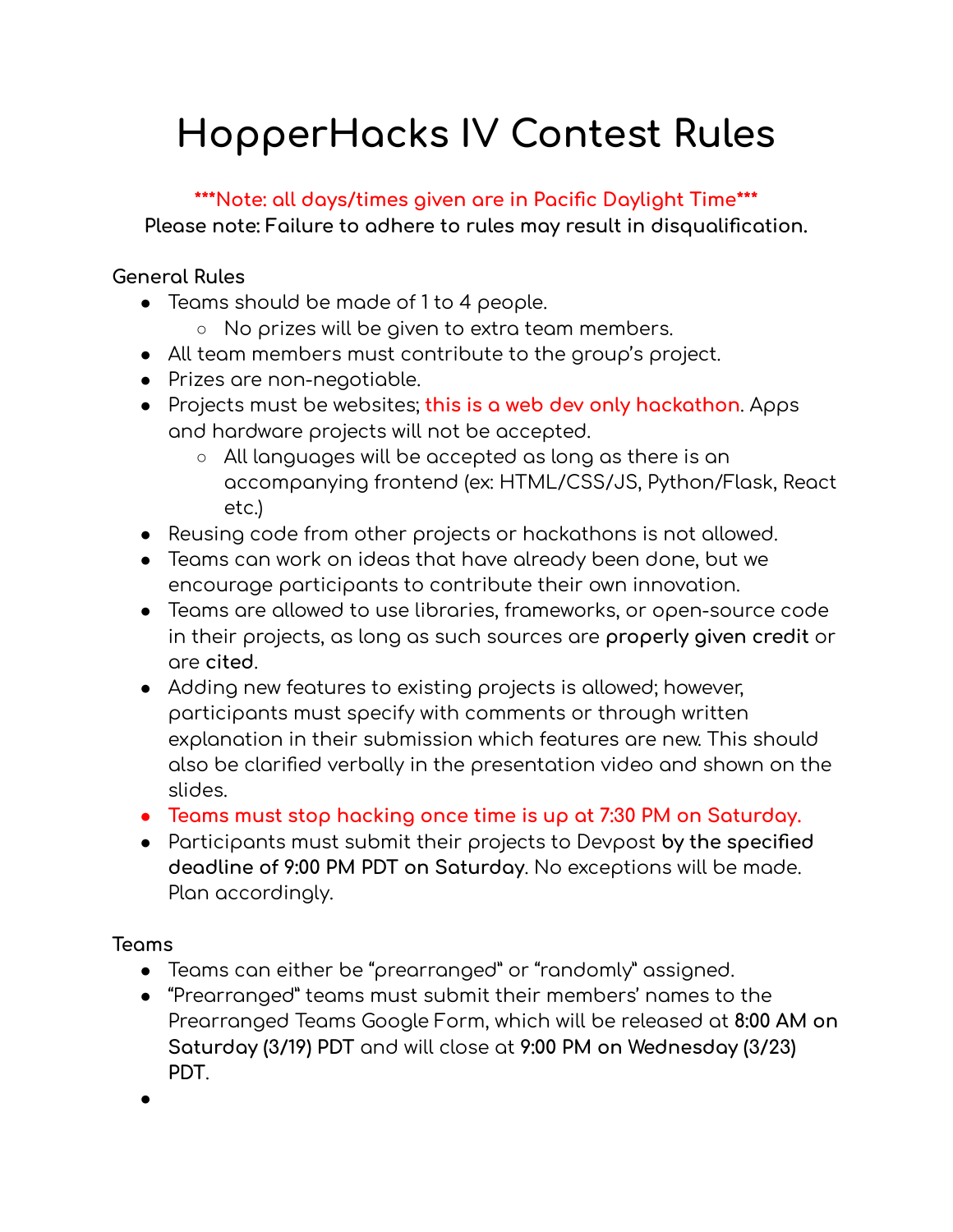- "Randomly" assigned teams must fill out the Randomly Assigned Teams Google Form, which will be released at **8:00 AM on Saturday (3/19) PDT** and will close at **9:00 PM on Wednesday (3/23) PDT**.
- Team assignments will be released at **3:00 PM on Thursday (3/24) PDT.**
- Participants can only be a part of one team, either "prearranged" OR "randomly" assigned, but not both.
	- In the case that a participant submits both the prearranged team google form and the randomly assigned team google form, they will be randomly assigned to a team.
	- $\circ$  In the case that a participant is listed as a member of multiple teams, they will only be included in the first team listed.
	- If a participant works with two or more teams during the hackathon, they will be automatically disqualified from the event.

#### **Divisions**

- HopperHacks III has three divisions based on different themes:
	- Division 1: Environment
	- Division 2: Diversity/Inclusion
	- Division 3: Community
- The participating teams will be equally split into the three divisions based on each team's preferences recorded on the Divisions Google Form, which will be released on **Thursday (3/24) at 3:00 PM PDT** and closes on **Friday (3/25) at 5:00 PM PDT**.
	- Each team will assign one member to fill out the Divisions Google Form.
		- We will only regard your first submission.
	- **○ Teams are assigned according to the chronological order of received submissions.**
	- No division is guaranteed. Teams can be assigned their first, second, or third choice.
	- Assigned divisions are non-negotiable.
	- **○ Teams cannot switch between divisions.**
- Teams will receive their divisions on **Saturday (3/26) at 10:00 AM PDT.**
- The three divisions will be judged equally.

## **Project Submission Rules**

**● Please reference the Devpost submission demo to see the correct method for submitting your project.**